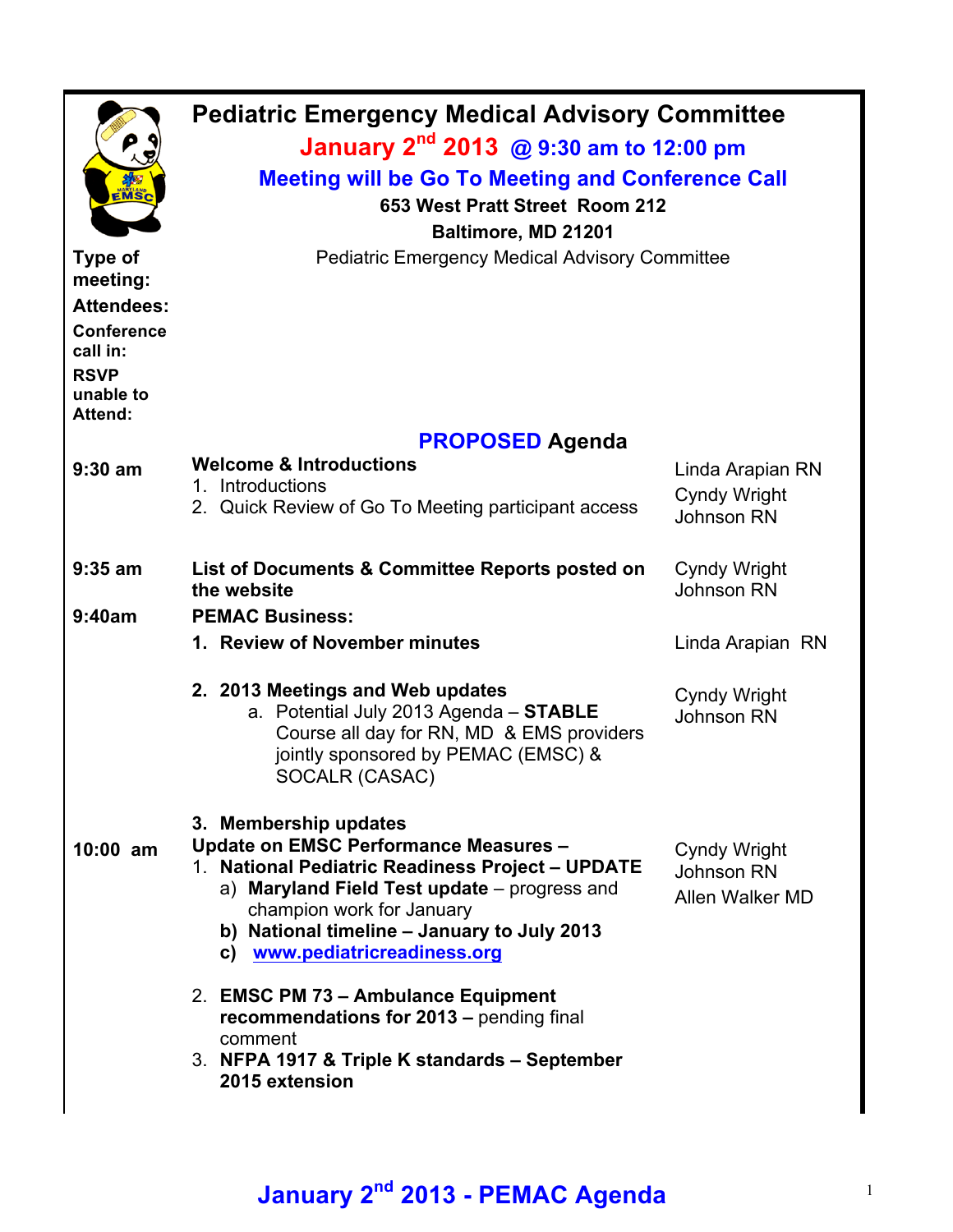| $10:20$ am | <b>Transport &amp; Interfacility Update</b><br><b>EMSC PM 76 &amp; 77 and MIEMSS regulatory review</b><br>process<br>1. Safe Transport of Children in Ambulance-<br>Interactive display experience from Pyramid<br>2. Specialty Care Service Regulations<br>3. Neonatal Transport Service Regulations<br>4. Update on the Board of Nursing regulations<br>5. Future of Pediatric Critical Care Transport section<br>of SOCALR regulations | <b>Cyndy Wright</b><br><b>Johnson RN</b> |
|------------|-------------------------------------------------------------------------------------------------------------------------------------------------------------------------------------------------------------------------------------------------------------------------------------------------------------------------------------------------------------------------------------------------------------------------------------------|------------------------------------------|
| $10:40$ am | <b>PROTOCOL Sub Committee Report</b><br><b>EMSC PM 71 &amp; 72</b><br>1. November Protocol committee cancelled                                                                                                                                                                                                                                                                                                                            | Allen Walker MD                          |
|            | 2. Protocol rollout reviewers                                                                                                                                                                                                                                                                                                                                                                                                             |                                          |
|            | 3. Pocket Protocol – please send any edits or                                                                                                                                                                                                                                                                                                                                                                                             |                                          |
|            | suggestions to Jeff Kelly ( <i>jkelly@miemss.org</i> ) ASAP                                                                                                                                                                                                                                                                                                                                                                               |                                          |
|            | 4. Timeline for rollout for EMS and for hospitals                                                                                                                                                                                                                                                                                                                                                                                         |                                          |
| $11:00$ am | <b>Family Centered Care Sub Committee</b><br>1. Report from November 29, 2012<br>2. Right Care When it Counts expanded reach<br>3. Panda Bear Mascot program for outreach to children<br>and families.<br>4. Other updates                                                                                                                                                                                                                | Mary Ellen Wilson<br><b>RN</b>           |
| 11:15am    | <b>EDUCATION Sub Committee</b><br>1. Update on the "Perinatal workgroup" – or<br>"When the Stork dials 9-1-1" – afternoon forum review                                                                                                                                                                                                                                                                                                    | Danielle Dunn<br><b>NREMTP</b>           |
|            | 2. Safe Transport of Children – interactive display and<br>LMS in progress                                                                                                                                                                                                                                                                                                                                                                |                                          |
|            | 3. BLS Committee<br>a. EMTB 24 hour Recertification<br>b. 2012 EMT Curriculum implementation                                                                                                                                                                                                                                                                                                                                              | EL&C                                     |
|            | 4. ALS Committee                                                                                                                                                                                                                                                                                                                                                                                                                          |                                          |
|            | 5. Conferences for 2013                                                                                                                                                                                                                                                                                                                                                                                                                   | Danielle Dunn<br><b>NREMTP</b>           |
|            | 6. APLS Quick update – afternoon forum presentation                                                                                                                                                                                                                                                                                                                                                                                       | Allen Walker MD                          |
|            | 7. PEPP update if available                                                                                                                                                                                                                                                                                                                                                                                                               | <b>Cyndy Wright</b><br><b>Johnson RN</b> |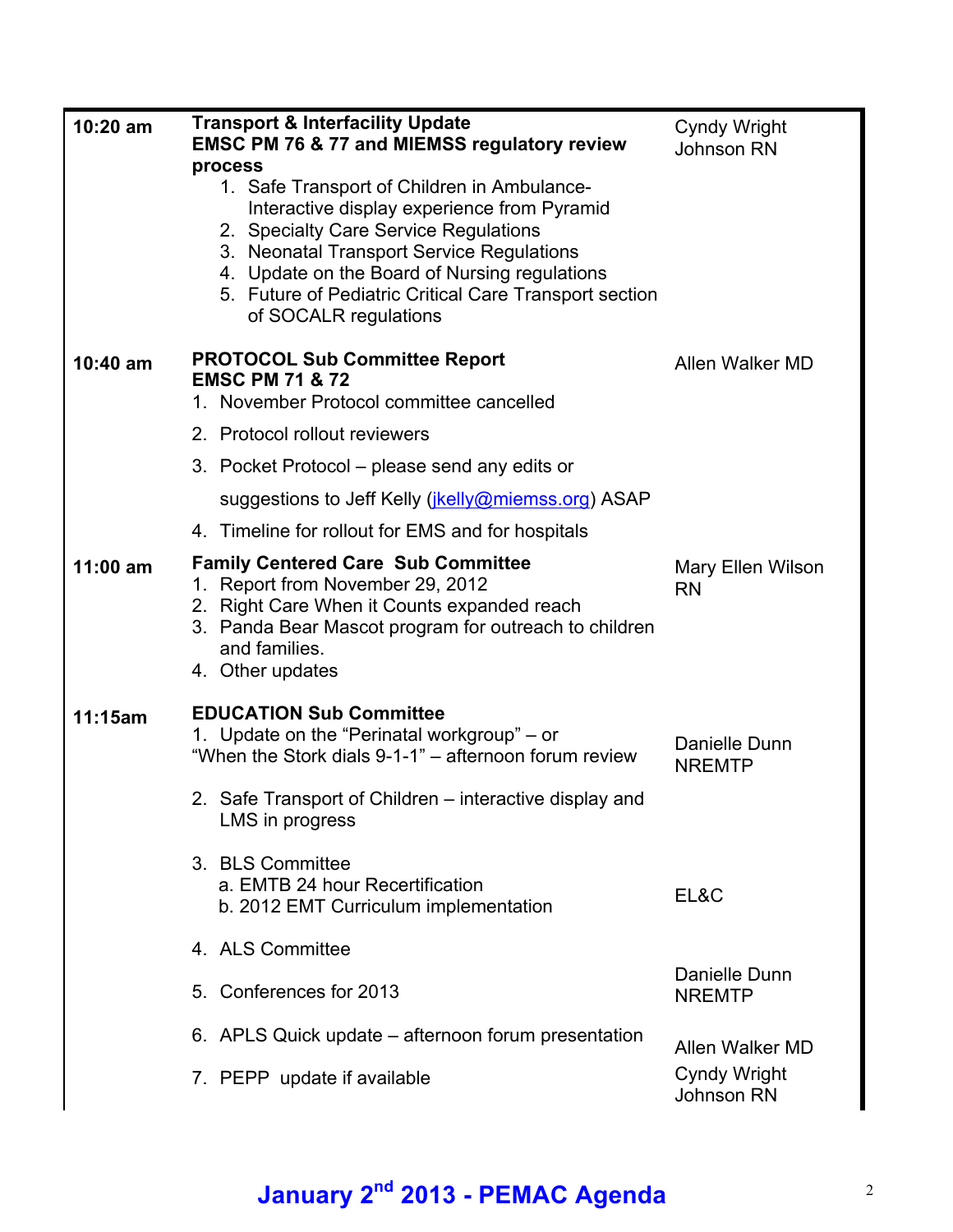| 11:30 am<br>11:45 am | <b>Research and EVBG update</b><br>1. EMSC TI Grant updates - MCHB webinar<br>recently aired three TI grants.<br>2. EVBG<br>a. NHTSA contract with CNMC & MIEMSS<br>b. NHTSA contract with NASEMSO<br>c. Texas EMSC project<br>3. Maryland EMSC Data & QI collaborative<br>4. Other research projects<br><b>Maryland Organizations</b> | Karen OConnell MD<br>Randy Burd MD<br>Kathy Brown MD<br>Joe Wright MD<br>Jen Anders MD |
|----------------------|----------------------------------------------------------------------------------------------------------------------------------------------------------------------------------------------------------------------------------------------------------------------------------------------------------------------------------------|----------------------------------------------------------------------------------------|
|                      | <b>AAP Updates</b><br>$\triangleright$ Maryland update - COPEM & COVIPP<br>> National COVIPP                                                                                                                                                                                                                                           | <b>Rich Lichenstein MD</b><br><b>Rich Lichenstein MD</b>                               |
|                      | $\triangleright$ National update – COPEM                                                                                                                                                                                                                                                                                               | <b>Cyndy Wright</b><br>Johnson RN                                                      |
|                      | <b>ACEP Updates - new website &amp; management</b><br>www.mdacep.org<br>$\triangleright$ Maryland update - EMS Committee<br>$\triangleright$ National update - Pediatric Committee                                                                                                                                                     | Kathy Brown MD<br>Kathy Brown MD                                                       |
|                      | ENA Updates - www.mdena.org<br>> ENPC Instructor Update 11/8/2012 at MIEMSS<br>$\triangleright$ State report<br>$\triangleright$ Local updates<br>$\triangleright$ Maryland ENA Regional Conferences                                                                                                                                   | <b>Sherry Summers RN</b>                                                               |
|                      | <b>SCHOOL HEALTH Updates</b><br>$\triangleright$ School Health committee(s) update<br>$\triangleright$ Emergency Guidelines for Schools – rewrite in<br>progress                                                                                                                                                                       | Laurel Moody RN<br><b>Cyndy Wright</b><br><b>Johnson RN</b>                            |
|                      | <b>Critical Care Updates</b><br>$\triangleright$ AACN<br>$\triangleright$ AAP                                                                                                                                                                                                                                                          | Liz Berg RN<br><b>Charlotte Glicksman</b><br><b>MD</b>                                 |
|                      | <b>Commercial Ambulance Service Advisory</b><br><b>Committee (CASAC)</b><br>$\triangleright$ September meeting update<br>$\triangleright$ Fall updates                                                                                                                                                                                 | <b>Melanie Mathews RN</b>                                                              |
| $11:55$ am           | Old Business -                                                                                                                                                                                                                                                                                                                         | Committee                                                                              |